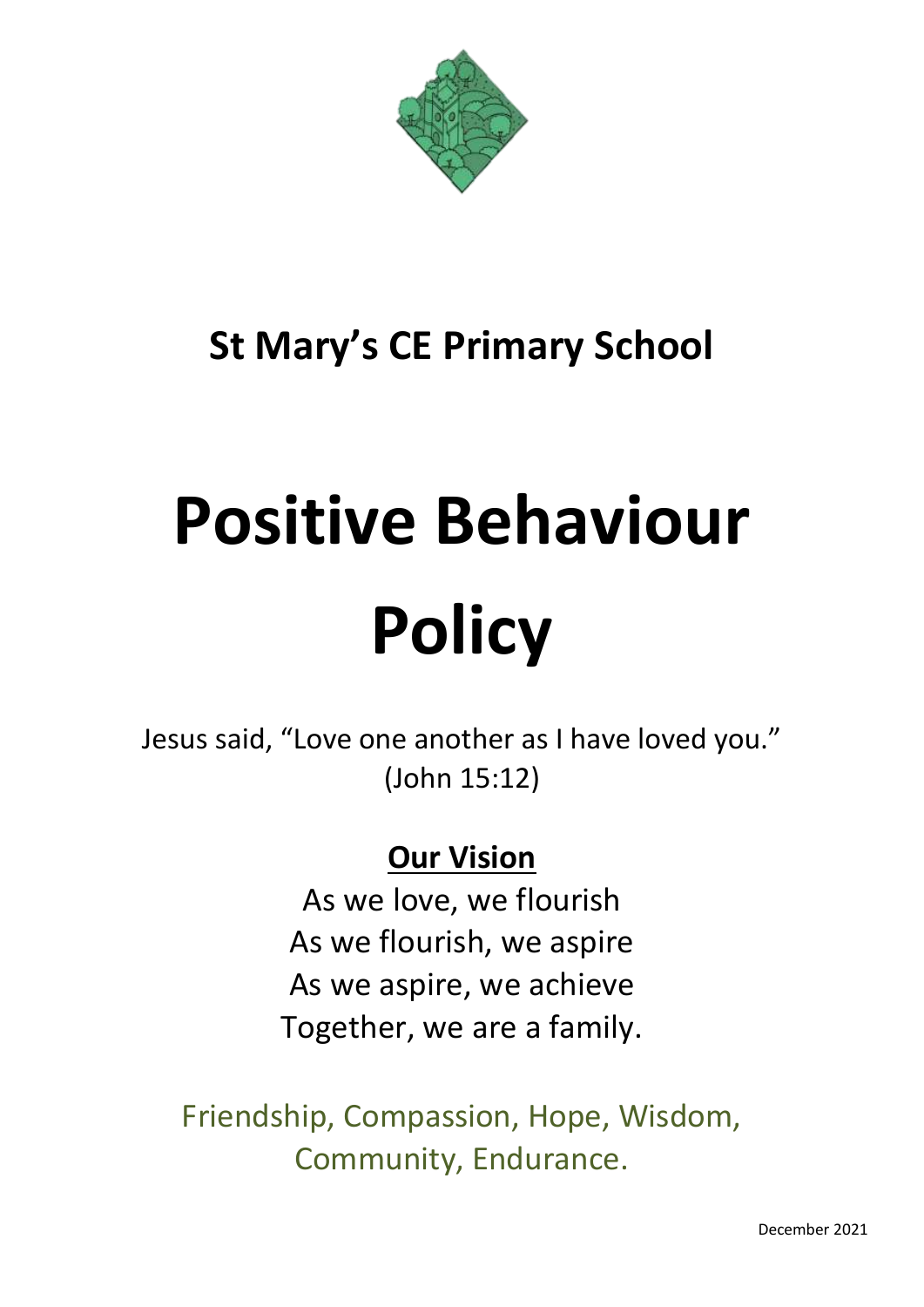Through our daily school life at St Mary's Church of England Primary School we encourage our children to build respectful friendships and demonstrate compassion towards others. Through this we build a strong community spirit, as together we are a family. Our teaching and learning provides the children with the wisdom and endurance they need to expand their minds socially, morally and academically, allowing them to achieve and flourish and fulfil 'Life in all its Fullness.' (John 10:10). We encourage our children to demonstrate and develop a dignity in their work and themselves which enables them to hope to aspire to be the best they can possibly be.

#### INTRODUCTION

#### **Our Vision Statement**

As we love, we flourish As we flourish, we aspire As we aspire, we achieve Together, we are a family

At St Mary's CE Primary, our Vision places our Christian values of **'Friendship, Compassion, Hope, Wisdom, Community and Endurance'**.at the core of everything we do.

These Christian values are embedded into the fabric of every aspect of school life, creating a clear and distinctive Christian ethos that underpins every thought, decision and action. Each value is modelled and demonstrated by staff through the way they act, speak to and behave towards every member of the St Mary's family. Our expectation is that our children and wider school community demonstrate our Christian values which are common to all faiths and none.

At our school, we are committed to enabling all children to have equal and a successful access to a good quality education. Part of this commitment is about establishing high standards of behaviour at all levels throughout the school.

Through our daily school life, we encourage our children to build respectful friendships and demonstrate compassion and a sense of community towards others.

We also promote and encourage our children to develop and demonstrate a sense of pride in all that they do, to treat and love each other as Jesus loved them and to uphold the values that are important to our school community. This we believe will enable our children to become the best they can be.

#### **Our Positive Behaviour Approach**

The way in which adults and children conduct themselves has a profound effect on all the work that is undertaken. Therefore a well thought out approach to promoting positive behaviour is essential and will impact successfully on the social, emotional and learning aspects of our school.

At our school, promoting positive behaviour is a collective responsibility between parents, staff, the governing body, children and wider school agencies. It is vital that our Positive Behaviour Policy is:

- **- clear**
- **- well understood** and
- **- consistently applied.**

It is important that we create an atmosphere where children develop social and moral awareness, are sensitive to the needs of others and demonstrate respect and consideration for other people and property.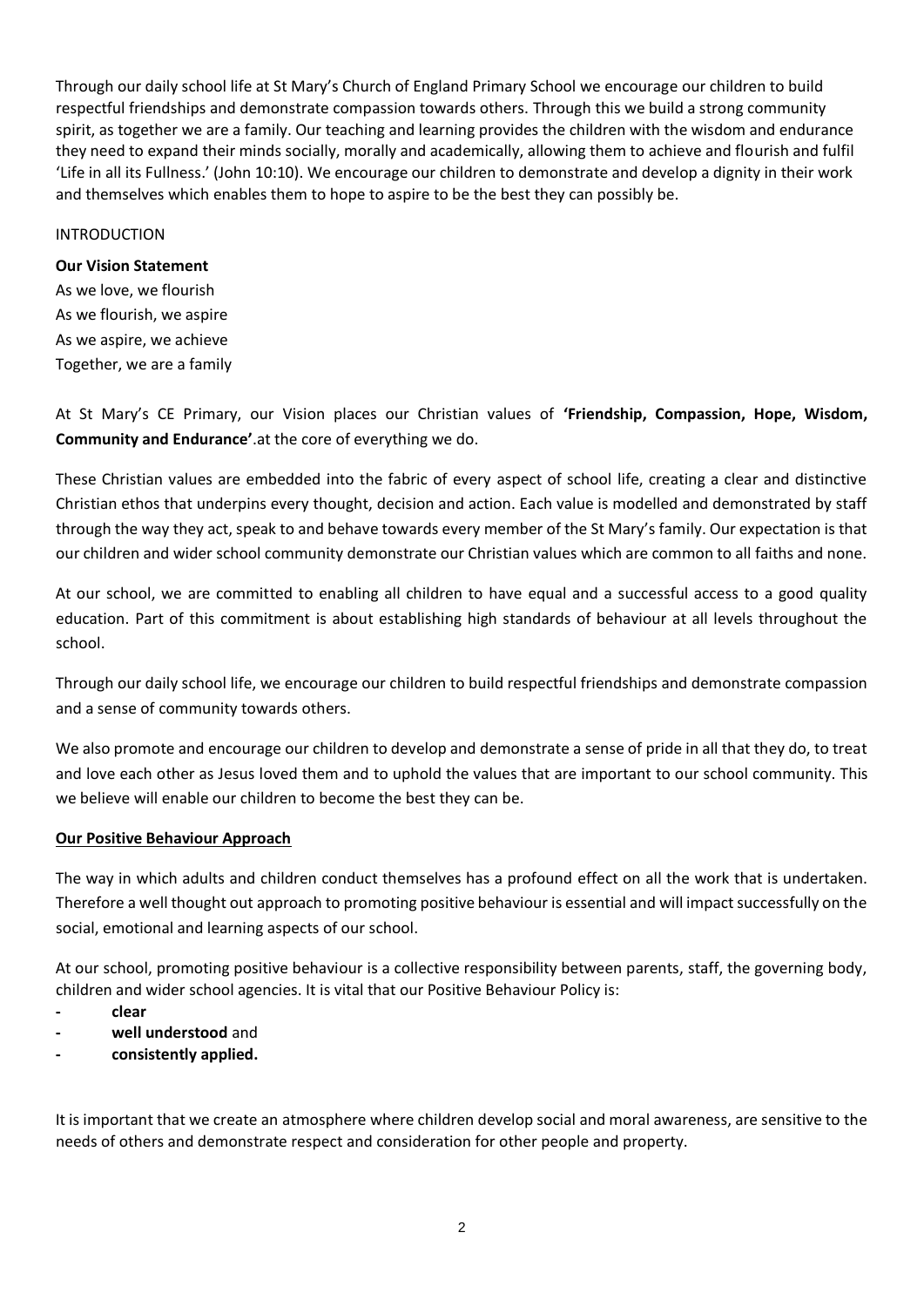It is also important that we praise and reward positive behaviour and work hard to maintain fairness and a consistent approach, whilst promoting and encouraging our children to be self-disciplined and to self-regulate. By promoting positive behaviour, we build children's self- esteem and help develop secure personal relationships.

#### **Key Positive Behaviour Principles:**

- Our behaviour approach is a positive one, drawing attention to, rewarding good behaviour and mutual respect
- All adults will set excellent examples to all of our children
- Children will be given a sense of personal responsibility for their own actions.
- Effective communication at all levels throughout the school are vital
- Individual Education Plans (IEPs) or Pastoral Support Plans (PSPs) will be developed in conjunction with the Inclusion Manager as required.
- We will work in partnership with parents to develop effective strategies that promote good behaviour.
- Additional advice and support from external agencies will be sought as required.
- We will stay abreast of training and newly developed initiatives and strategies that impact positively on children's behaviour and attitudes and apply these as appropriate to the needs of our school.

#### **Rights and Responsibilities**

We fully recognise that high standards are best promoted when everyone has a shared understanding of what is acceptable and unacceptable behaviour. We have therefore linked our Positive Behavior Policy to our commitment to being a Rights Respecting School and we incorporate the United Nations Convention on the Rights of Children (UNCRC) to ensure that children know their rights but also behave in a manner that respects the rights of others.

#### **RIGHTS & RESPONSIBILITIES**

We all have the **right** to:

- **-** feel safe in our school in order to promote effective learning.
- **-** work and learn together to the best of our ability.
- **-** be treated with dignity and respect.
- **-** access our rights as laid out in the UNCRC

#### and…

We all have the **responsibility** to:

- **-** look after, listen to and make time for each other
- **-** be honest
- **-** help and encourage each other
- **-** try our best and have a go
- **-** be polite and courteous
- **-** resolve conflict promptly and peacefully
- **-** be punctual
- **-** respect each other and their rights
- **-** work and play safely
- **-** share
- **-** co-operate
- **-** ask for help
- **-** be inclusive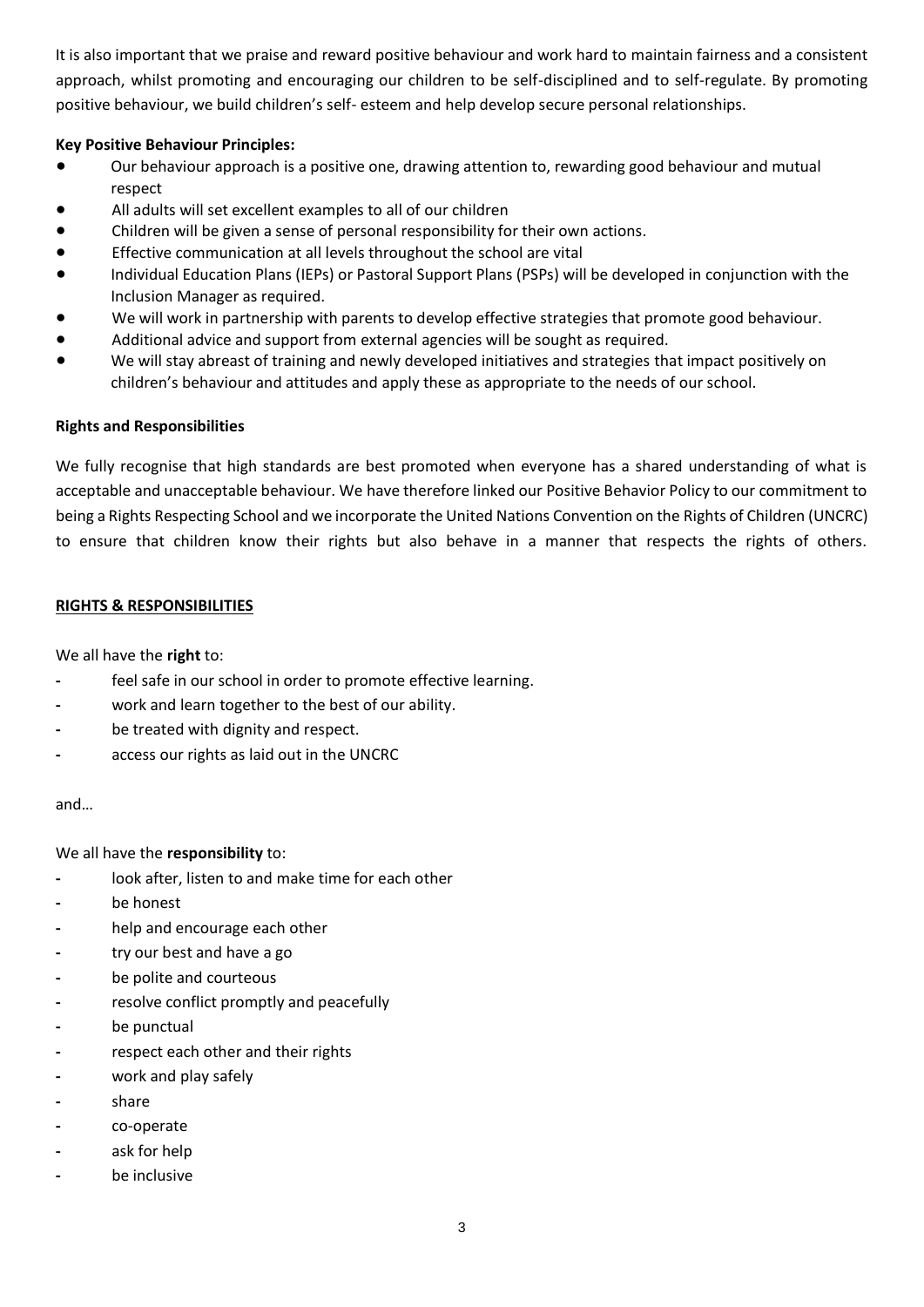#### **ST MARY'S CE PRIMARY SCHOOL RULES**

Our school rules help protect our rights and encourage responsibility. We have agreed school rules negotiated with teachers, the school council and staff. These operate inside and outside the classroom and in accordance with our class charters.

### **Our School Rules**



#### **Children will also be expected to:**

- o move in an orderly manner around school
- o demonstrate appropriate levels of concentration and self-discipline
- o take responsibility for their own actions
- o be polite, considerate and caring

The desired outcome is that children will be motivated and enthusiastic and take pride in themselves, their work and our school.

#### **Class Charters:**

As well as our main school rules, teachers will draw up individual class charters with their children. This is developed at the beginning of the year. The children agree to abide by these rules and understand that if they do not adhere to them, there is a procedure, in line with this policy, and which is followed fairly and consistently for everyone.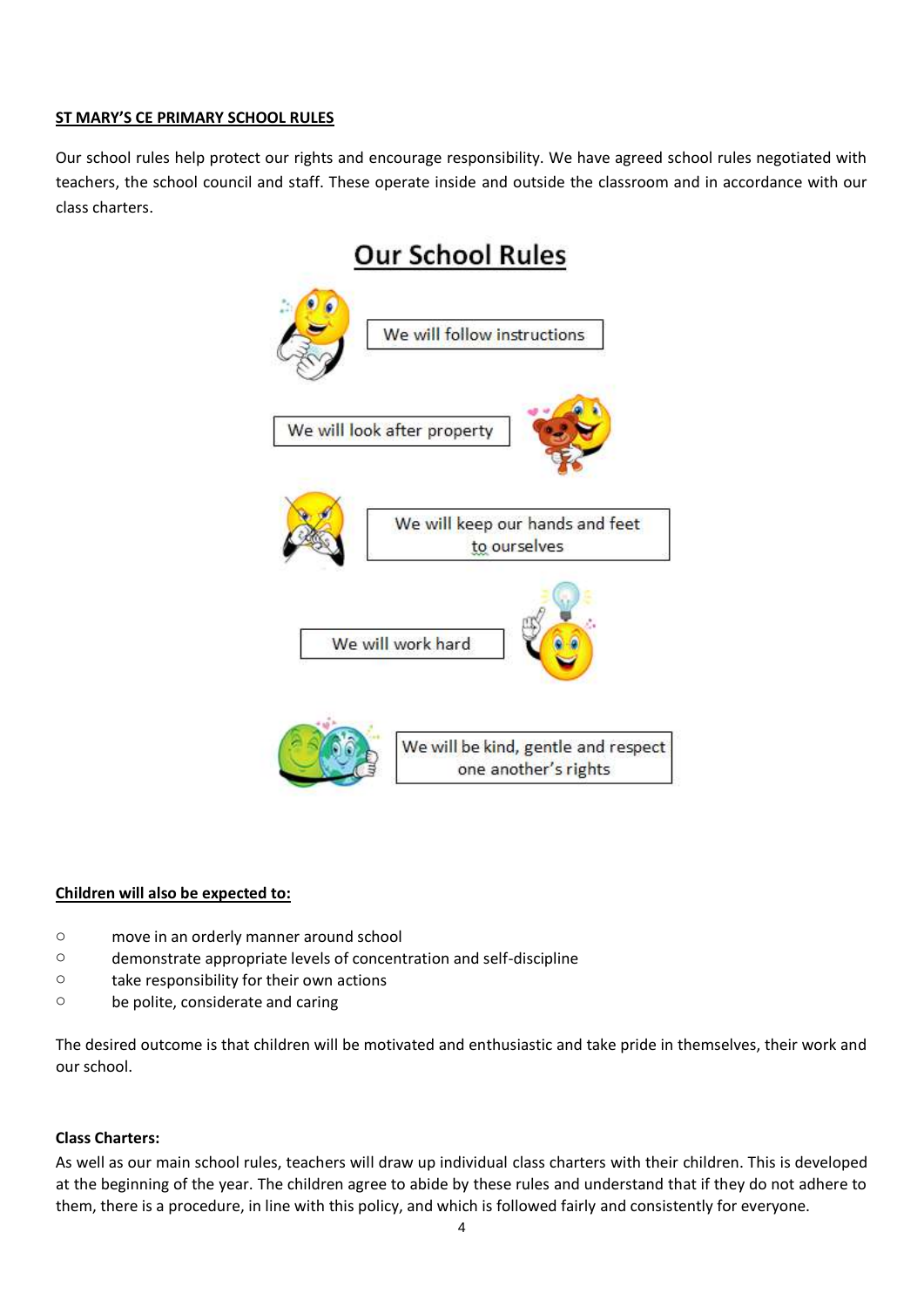The class charter should show how the class will:

- **-** talk and communicate with each other
- **-** learn together
- **-** move around the class
- **-** treat each other. This covers strategies to help deal with verbal insults, racist & sexist comments and poor manners
- **-** resolve problems
- **-** behave safely
- **-** demonstrate British Values.

To reinforce our rights and responsibilities, children are also given opportunities to discuss them through Personal, Social and Health Education (PSHE), Philosophy for Children (P4C) lessons as well as Circle Time and Collective Worship.

#### **THE ROLE OF SCHOOL STAFF**

It is the responsibility of school staff to ensure that these school rules are enforced in class and around the school. Staff must also treat each child fairly, with respect and understanding and apply our school and class rules consistently.

It is recognised that the quality of learning experiences in the classroom will have an impact on behaviour. High expectations from staff delivering a curriculum matched to children's varying needs will help to motivate children and promote self-esteem, confidence and self-discipline.

It is also recognised that external influences on children must be taken into account and related to the expectations of the school. The development of good relationships with parents will assist in the support and understanding required when dealing with children.

Finally it is important to reward those who behave well. Most children respond well to praise and there is something worthy of praise in all children. However it is important that children accept responsibility for their own actions through a clearly defined code of conduct understood by all.

#### **PROMOTING POSITIVE BEHAVIOUR: STRATEGIES & REWARDS**

The use of the **Good to be Green** strategy is now in place in all classes in the school. This is also based on the principle that everyone has a right to learn and a responsibility to allow others that right.

We encourage behaviour in a positive and constructive way. We feel that by highlighting and rewarding such behaviour, the children will be encouraged to adopt it. Key strategies and rewards include:

- **-** establishing a friendly, positive and supportive relationship with children.
- **-** 'catching children being good' and rewarding them with positive attention and praise.
- **-** ensuring that children are engaging well in learning activities that they enjoy.
- **-** showing good work to others around the school.
- **-** recognising children's achievements publicly, in for example, the achievement assembly on Fridays.
- **-** awarding House and individual class points.
- **-** knowing the school rules well and being clear, firm and polite about behavior expectations
- **-** remaining calm when speaking to children. This will help maintain your authority and keep your relationships with children positive.
- **-** where possible, avoiding telling children off publicly.
- **-** avoiding the using sanctions when support strategies would be better
- **-** using the school's monitoring, report and behaviour referral systems so that you support each other in addressing the individual needs.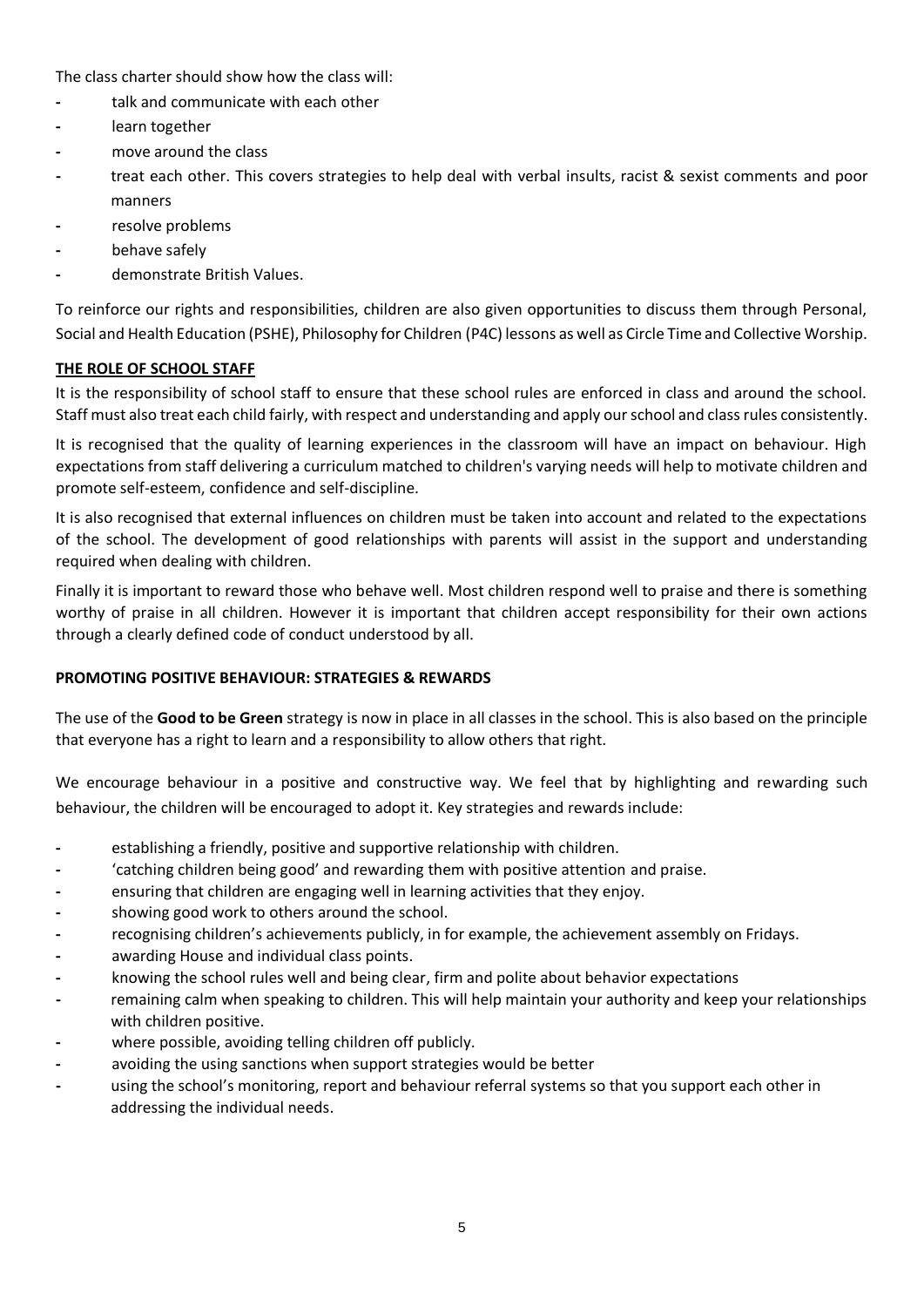| <b>Colour</b>      | <b>Behaviour/Action</b>                                | <b>Outcome</b>                               |
|--------------------|--------------------------------------------------------|----------------------------------------------|
|                    |                                                        | <b>Praise</b>                                |
|                    | Consistently shown 'SILVER' behaviour and              | Sent to headteacher for sticker<br>$\circ$   |
| To be on GOLD I    | regularly displayed expected green and<br>$\circ$      | and prize from golden bag                    |
| have been          | above behaviour                                        | Gold card sent home to parents<br>$\circ$    |
|                    | exceeded expectations.<br>$\circ$                      | from headteacher                             |
|                    |                                                        | Named in school newsletter<br>$\circ$        |
|                    | Consistently shown 'BRONZE' behaviour and have         | $\circ$<br>Silver sticker presented in class |
|                    | been:                                                  | Silver certificate to be awarded<br>$\circ$  |
| To be on SILVER I  | a good role model<br>$\circ$                           | in class                                     |
| have been          | a team player<br>$\circ$                               | Text sent home to parents.<br>$\circ$        |
|                    | included others regularly<br>$\circ$                   |                                              |
|                    | taken responsibility for my own behaviour<br>$\circ$   |                                              |
|                    | going out of my way to help others<br>$\circ$          |                                              |
|                    | Consistently shown 'GREEN' behaviour. I have also:     | $\circ$<br>Bronze sticker presented in       |
| To be on BRONZE I  | been a good sport<br>$\circ$                           | class                                        |
| have been          | helped others<br>$\circ$                               |                                              |
|                    | been extra polite<br>$\circ$                           |                                              |
|                    | displayed a positive attitude<br>$\circ$               |                                              |
|                    | I have been:                                           | In class praise<br>$\circ$                   |
|                    | $\circ$<br>a trier                                     | Half-Termly Certificates<br>$\circ$          |
|                    | a listener<br>$\circ$                                  | awarded if on green or better every          |
|                    | honest and truthful<br>$\circ$                         | day.                                         |
| To stay on GREEN I | gentle and kind<br>$\circ$                             |                                              |
| have been          | careful and considerate with other people<br>$\circ$   |                                              |
|                    | and school property                                    |                                              |
|                    | respectful to everyone<br>$\circ$                      |                                              |
|                    | following the school rules<br>$\circ$                  |                                              |
|                    | displaying good manners<br>$\circ$                     |                                              |
|                    | sitting correctly on the carpet/at my table<br>$\circ$ |                                              |

#### **PROMOTING POSITIVE BEHAVIOUR: SANCTIONS**

Behavioural difficulties in school may, sometimes, need to be dealt with by the use of sanctions. In the short term, sanctions can stop inappropriate behaviour. However, they must be used sensitively, and the emphasis should be on supporting and rewarding children instead.

The following sanctions can be imposed by the Class Teacher:

- o Use of Classroom Reflection Zone
- o Withdrawal of privileges
- o Playtime/lunchtime detentions
- o Parental contact made
- o Use of report cards or progress book (SLT member informed)
- o Time out e.g. buddy class
- o Requiring a verbal or written apology
- o Child assisting in rectifying the problem caused
- o A verbal reprimand
- o Developmental written comment on work
- o Work to be completed in the child's own time or at home.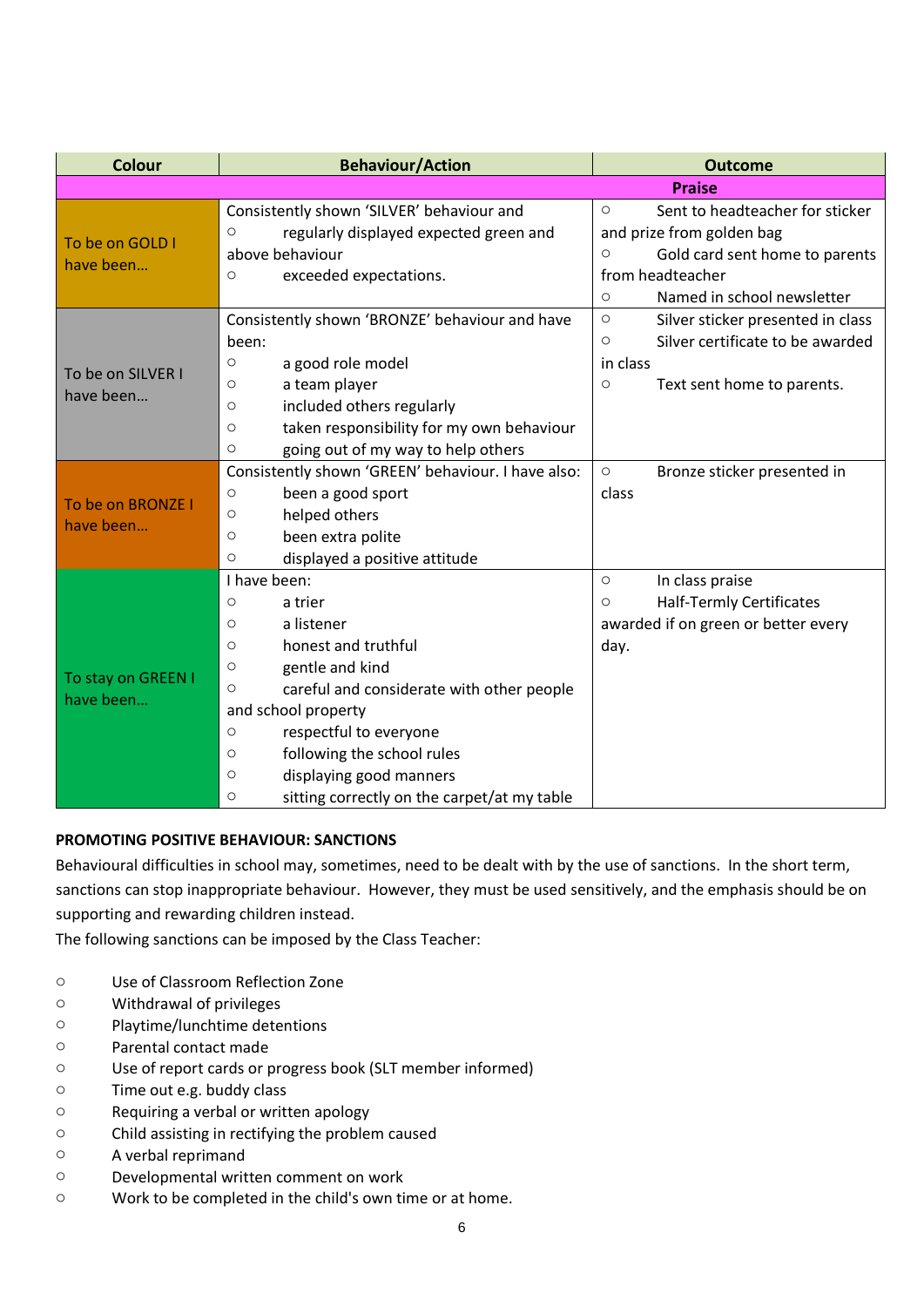- o Child sent to another appropriate adult to explain their misbehaviour.
- o Referral to Senior Management/Headteacher

#### **Further Sanctions**

In addition, the class teacher can seek the involvement of the headteacher who can impose further sanctions. This could for example be a fixed-term or permanent exclusion. Any exclusion however will be carried out in accordance with our school's Exclusion Policy and in accordance with both local authority and statutory exclusion requirements.

#### **STAGES OF INTERVENTION**

Our school's discipline procedures can be summarised into five stages

|                                                                                                               | <b>Behaviour</b>                                                                                    | <b>Sanctions</b>                                                                                         |  |  |
|---------------------------------------------------------------------------------------------------------------|-----------------------------------------------------------------------------------------------------|----------------------------------------------------------------------------------------------------------|--|--|
|                                                                                                               | <b>LESS SERIOUS</b>                                                                                 |                                                                                                          |  |  |
| <b>Stage 1</b>                                                                                                | Not handing in homework                                                                             | Eye contact                                                                                              |  |  |
|                                                                                                               | Not being organised for school day                                                                  | Frowns                                                                                                   |  |  |
|                                                                                                               | Eating sweets/gum                                                                                   | Proximity eg sitting next to adult                                                                       |  |  |
|                                                                                                               | Ignoring instructions                                                                               | Reminders of class charter                                                                               |  |  |
|                                                                                                               | Occasional inappropriate talking                                                                    | Change of seating re: Reflection Zone (10                                                                |  |  |
|                                                                                                               | Calling out                                                                                         | mins)                                                                                                    |  |  |
|                                                                                                               | Running throughout school                                                                           | Name on board<br>$\bullet$                                                                               |  |  |
|                                                                                                               | Not lining up sensibly                                                                              |                                                                                                          |  |  |
|                                                                                                               | Damage through carelessness                                                                         |                                                                                                          |  |  |
|                                                                                                               | Deliberate timewasting                                                                              |                                                                                                          |  |  |
| $\circ$                                                                                                       |                                                                                                     | The class teacher supports the child and encourages them to develop strategies which will assist them to |  |  |
| resolve their own difficulties.                                                                               |                                                                                                     |                                                                                                          |  |  |
| $\circ$                                                                                                       | If there is no improvement assistance should be sought from another adult in school                 |                                                                                                          |  |  |
| $\circ$                                                                                                       |                                                                                                     | If there is no improvement the child should be informed that parental contact will be made by the class  |  |  |
|                                                                                                               | teacher and the reasons should be made clear.                                                       |                                                                                                          |  |  |
|                                                                                                               | <b>AGGRAVATIONS</b>                                                                                 |                                                                                                          |  |  |
| <b>Stage 2</b>                                                                                                | Wandering around                                                                                    | Writing a letter of apology                                                                              |  |  |
|                                                                                                               | Deliberately interrupting teacher                                                                   | Completing Reflection Form in Reflection<br>$\bullet$                                                    |  |  |
|                                                                                                               | Interrupting/annoying other children                                                                | Zone                                                                                                     |  |  |
|                                                                                                               | Talking during Collective Worship                                                                   | Completing unfinished work at                                                                            |  |  |
|                                                                                                               | Making silly noises                                                                                 | playtime/Golden Time                                                                                     |  |  |
|                                                                                                               | Pushing/being aggressive in line                                                                    | Missing Playtime/Lunchtime                                                                               |  |  |
|                                                                                                               | Work avoidance                                                                                      | Contact made with parents.                                                                               |  |  |
|                                                                                                               | Playing in the toilets                                                                              |                                                                                                          |  |  |
|                                                                                                               | Using equipment inappropriately                                                                     |                                                                                                          |  |  |
|                                                                                                               | Minor challenge to authority                                                                        |                                                                                                          |  |  |
|                                                                                                               | Demonstrating unpleasant attitude                                                                   |                                                                                                          |  |  |
|                                                                                                               |                                                                                                     | Also refer to above sanctions                                                                            |  |  |
| $\circ$                                                                                                       | Joint intervention by the class teacher and parents. The child should be included in discussions as |                                                                                                          |  |  |
| appropriate.                                                                                                  |                                                                                                     |                                                                                                          |  |  |
| If there is no improvement the class teacher should inform the parents and child that the matter will be<br>O |                                                                                                     |                                                                                                          |  |  |
|                                                                                                               | referred to the Phase Leader and the Inclusion Manager (INCo), stating the reasons why.             |                                                                                                          |  |  |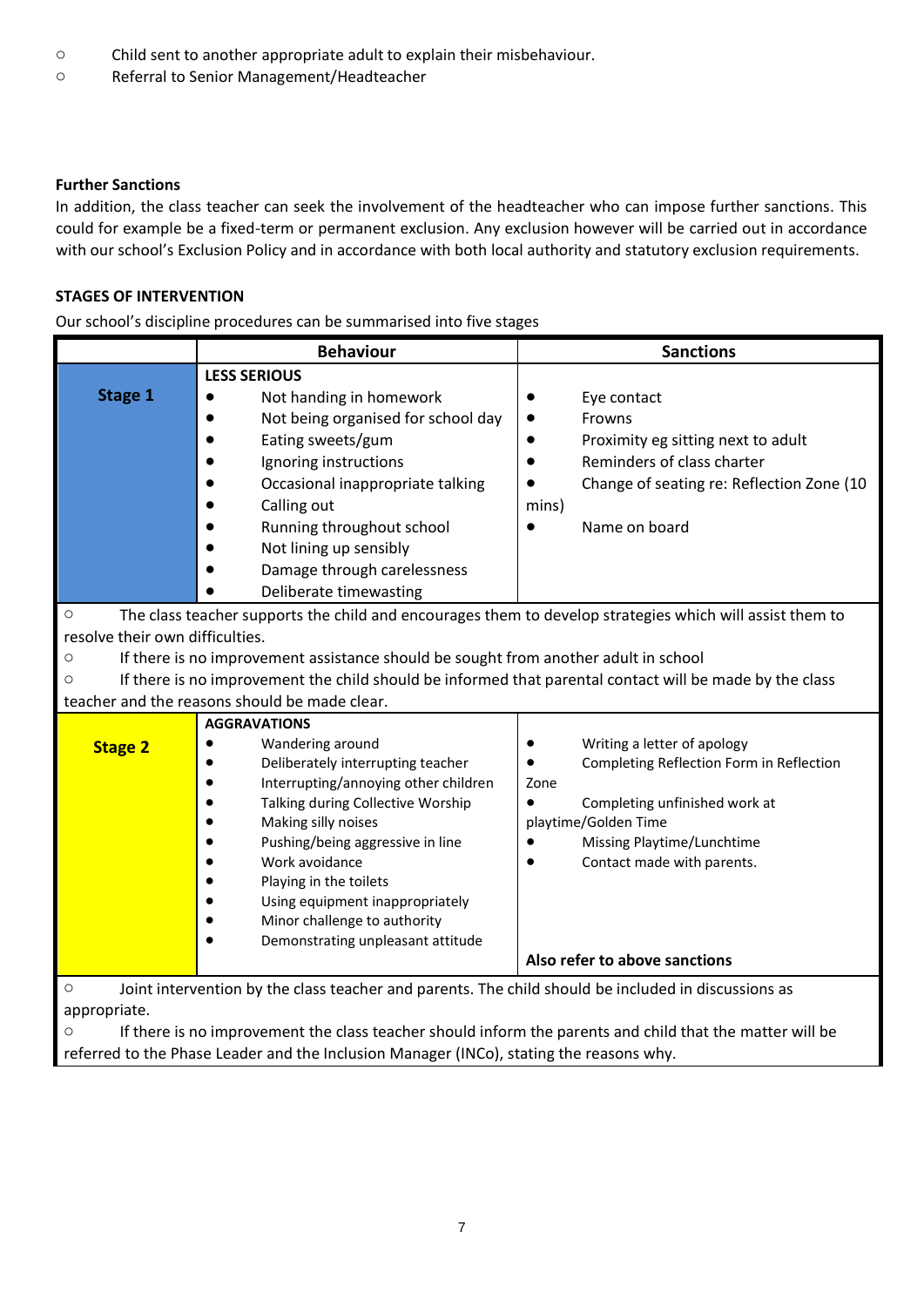|                                       | <b>MORE SERIOUS</b>                                                                                         |                                                                                                               |  |
|---------------------------------------|-------------------------------------------------------------------------------------------------------------|---------------------------------------------------------------------------------------------------------------|--|
| <b>Stage 3</b>                        | Deliberately creating a disturbance<br>$\bullet$                                                            | Internal Exclusion e.g: Buddy Class<br>$\bullet$                                                              |  |
|                                       | Disrespectful comments/name                                                                                 | Formal contact with parents                                                                                   |  |
|                                       | calling                                                                                                     | <b>Completing Reflection Forms</b>                                                                            |  |
|                                       | Significant challenge to authority                                                                          | Letters of apology                                                                                            |  |
|                                       | Swearing/using inappropriate                                                                                | <b>Target Cards</b>                                                                                           |  |
|                                       | language                                                                                                    | Lunchtime Detention                                                                                           |  |
|                                       | Leaving class without permission                                                                            | <b>Missing Golden Time</b>                                                                                    |  |
|                                       | Repeated refusal to follow                                                                                  | Missing class trip                                                                                            |  |
|                                       | instructions                                                                                                | Headteacher/Deputy Headteacher                                                                                |  |
|                                       | Rough play                                                                                                  | involvement                                                                                                   |  |
|                                       |                                                                                                             | Also refer to above sanctions                                                                                 |  |
|                                       |                                                                                                             |                                                                                                               |  |
| $\circ$                               |                                                                                                             | Discussions between Phase Leader, INCo and parents, involving the child as appropriate, to try and resolve    |  |
|                                       | the problem. The Assistant or Deputy Headteacher may become involved if a resolution cannot be reached. IEP |                                                                                                               |  |
| written if appropriate.               |                                                                                                             |                                                                                                               |  |
| $\circ$                               |                                                                                                             | If there is no improvement, the Deputy Headteacher should inform the parents and child that the matter        |  |
|                                       | will be referred to the Headteacher stating the reasons why.                                                |                                                                                                               |  |
|                                       | <b>VERY SERIOUS</b>                                                                                         |                                                                                                               |  |
| <b>Stage 4</b>                        | Bullying/intentional physical harm                                                                          | Immediate involvement of SLT<br>$\bullet$                                                                     |  |
|                                       | Repeatedly leaving class without                                                                            | Telephone call and/or meeting with                                                                            |  |
|                                       | permission                                                                                                  | parents with follow-up letter                                                                                 |  |
|                                       | Vandalism                                                                                                   | Fixed term exclusion                                                                                          |  |
|                                       | Throwing objects                                                                                            |                                                                                                               |  |
|                                       | Harmful offensive name calling e.g:                                                                         |                                                                                                               |  |
|                                       | racism                                                                                                      |                                                                                                               |  |
|                                       | Serious challenge to authority                                                                              |                                                                                                               |  |
|                                       | Verbal abuse to any staff member                                                                            |                                                                                                               |  |
|                                       | Stealing                                                                                                    | Also refer to above sanctions                                                                                 |  |
|                                       | Persistent dishonesty.                                                                                      |                                                                                                               |  |
|                                       |                                                                                                             | Discussions between the Headteacher and parents involving the child as appropriate. The class teacher,        |  |
|                                       |                                                                                                             | Phase Leader or Assistant/Deputy Headteacher to be included as necessary. Involvement of appropriate external |  |
| agencies may be considered.           |                                                                                                             |                                                                                                               |  |
| $\circ$<br>$\circ$                    | A contract may be agreed between school, parents and child.                                                 | If there is no improvement the Headteacher should inform the parents of any further action which is likely    |  |
| to be taken, stating the reasons why. |                                                                                                             |                                                                                                               |  |
|                                       | <b>EXTREMELY SERIOUS</b>                                                                                    |                                                                                                               |  |
| <b>Stage 5</b>                        | Verbal/Physical abuse towards any                                                                           | Fixed term exclusion up to 45 days                                                                            |  |
|                                       | staff                                                                                                       | (within a year) NB : Recurring behaviour will                                                                 |  |
|                                       | Member                                                                                                      | involve longer exclusions                                                                                     |  |
|                                       | Racist abuse                                                                                                |                                                                                                               |  |
|                                       | Persistent Bullying of others                                                                               | <b>Permanent Exclusion</b>                                                                                    |  |
|                                       | Extreme danger or violence                                                                                  | Behaviour pertaining to lunchtimes will                                                                       |  |
|                                       | Bringing to school dangerous                                                                                | involve exclusion at lunchtimes                                                                               |  |
|                                       | objects                                                                                                     |                                                                                                               |  |
|                                       | Leaving the school site                                                                                     |                                                                                                               |  |
|                                       | Very serious challenge to authority                                                                         | Also refer to above sanctions                                                                                 |  |
|                                       |                                                                                                             |                                                                                                               |  |

The Headteacher refers the matter to the Governing Body giving account of the action taken by school to date, supported by logged information.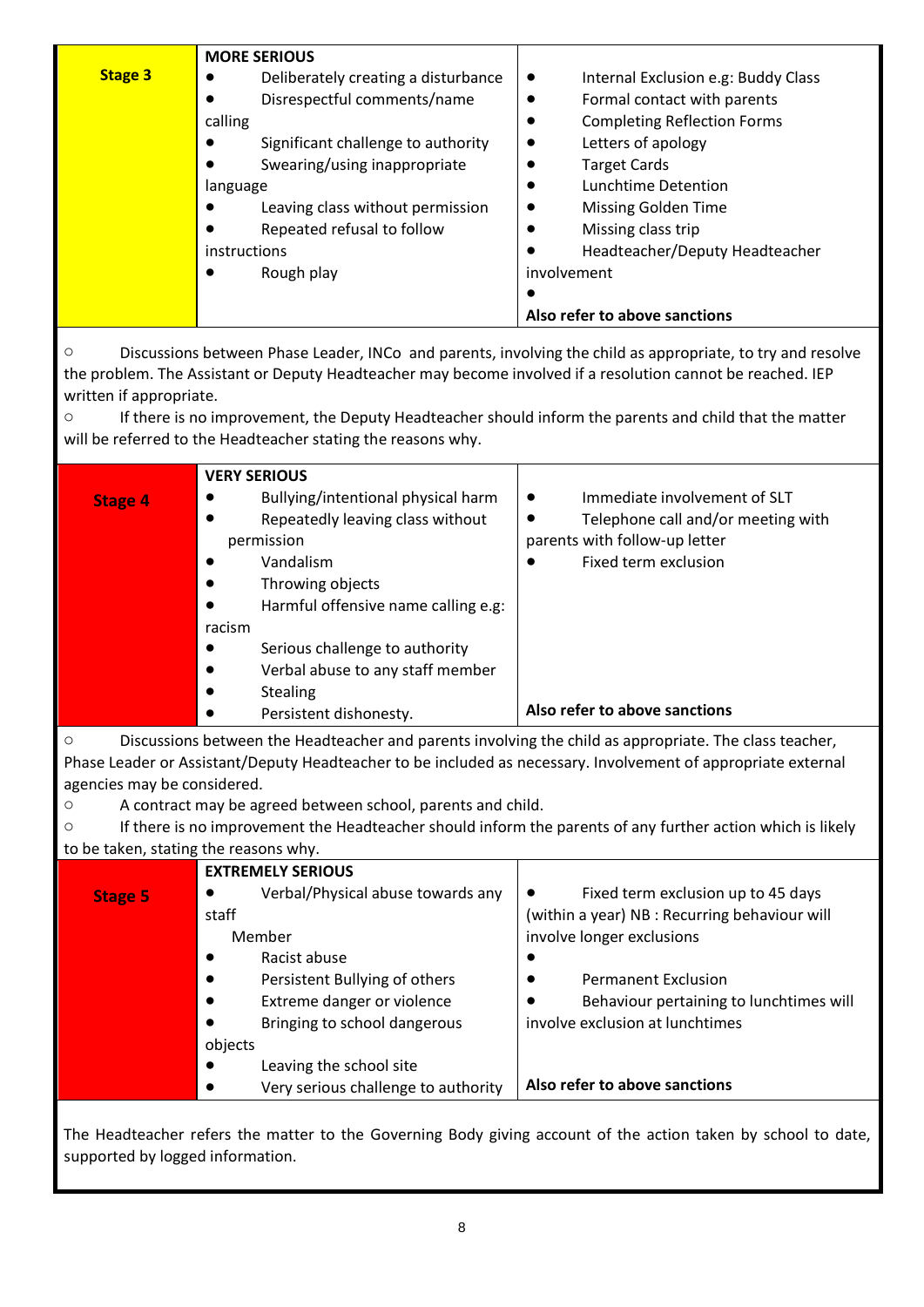#### **REPORTING YELLOW STAGE THREE BEHAVIOUR**

The above table highlights the Stage 3 Yellow behaviour and sanctions set out in our behaviour policy. Teachers/ support staff will decide what is deemed as persistent, however, if a child is displaying yellow behaviour three times in a given week, that should be classed as persistent. Where we see a persistent occurrence of stage 3 behaviour, this should be recorded on a class sheet and then passed to the Deputy Headteacher to follow up and decide if the behaviour warrants being set as Red stage 4 or 5. It is the persistent behaviour that needs to be monitored as this shows that children are not learning from their experiences. In the event of behaviour being set as Red, parents will be informed as a matter of protocol.

#### **An example report would look like this…**

| <b>Name</b>   | Yellow 1                                                     | <b>Yellow 2</b>                          | <b>Yellow 3</b>                                         |
|---------------|--------------------------------------------------------------|------------------------------------------|---------------------------------------------------------|
|               | Date/Incident                                                | Date/Incident                            | Date/Incident                                           |
| XXXXX XXXXXXX | 12.10.21-refusing to<br>follow instructions<br>from an adult | 13.10.21-walking out<br>of the classroom | 13.10.21-walking out<br>of the classroom;<br>rough play |

#### **This can be completed by the class teacher or support staff.**

#### **REPORTING BEHAVIOUR INCIDENTS**

- Stage 4 and Stage 5 'Red Behaviour' is reported on Integris as and when they happen. Parents will also be notified. The totals each week are reported to the SLT. Further to this, if there is persistent Stage 3 'Yellow Behaviour', this will also be reported to the SLT. Persistent breaches will be sanctioned with a Stage 4/5 intervention and parents will be informed.
- If a pupil receives three Stage 4/5 interventions in one half term, this will result in an internal exclusion and parents will be notified.

#### **SPECIAL EDUCATIONAL NEEDS**

- Where behaviour is persistently below the standard required, the child may be entered on the Special Educational Needs Register and strategies set up by the class teacher in conjunction with the Special Educational Needs Coordinator and involving parents.
- Strategies will be reviewed and careful monitoring take place to establish causes, patterns etc. Subsequent strategies if required will be discussed with all who work with the child, the parents and the child. This will include setting up an IEP (Individual Education Plan).
- If the behaviour does not improve, external agencies may become involved and which could also involve the allocation of additional adult support for the child.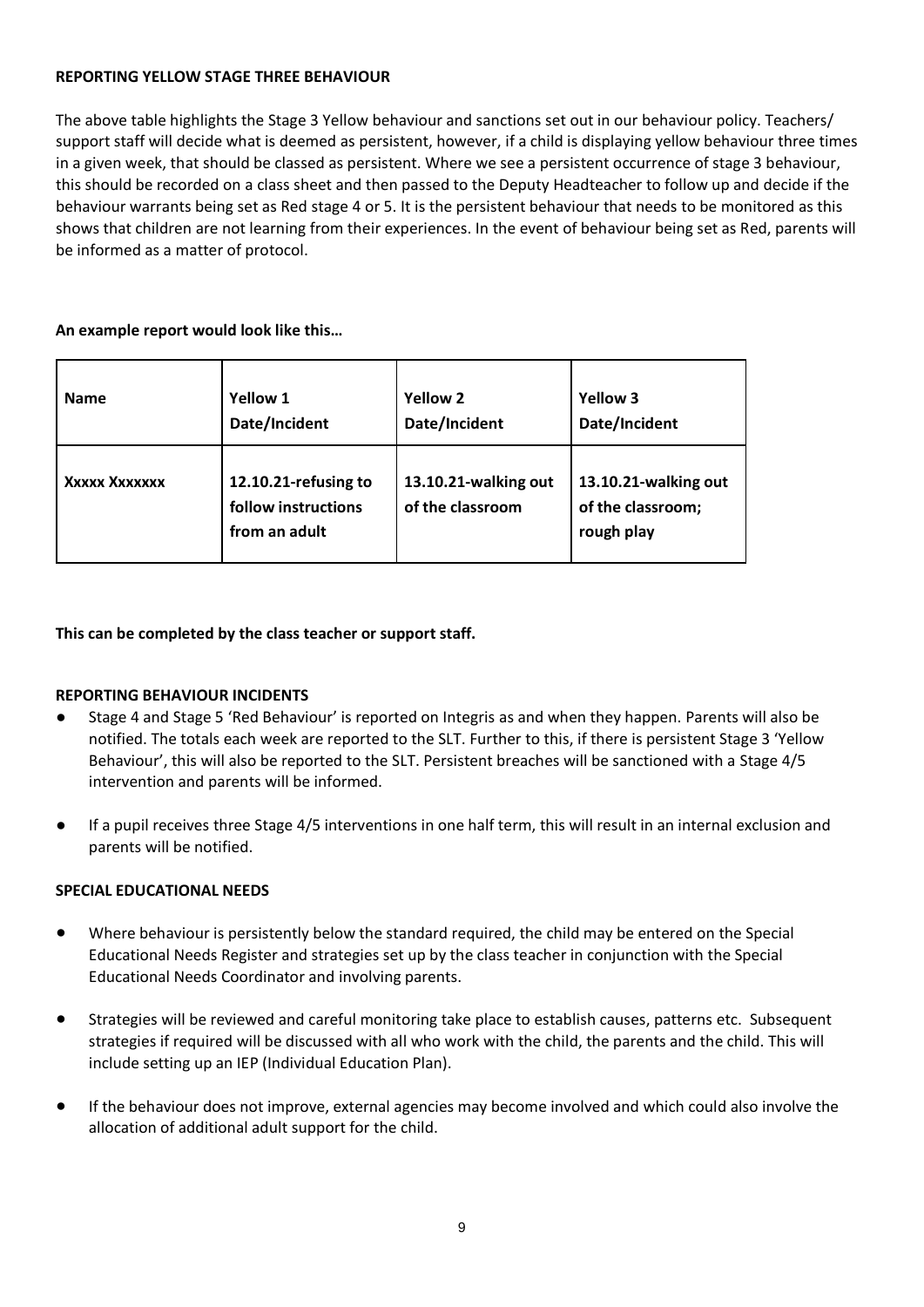#### **Emotional & behavioural difficulties:**

Children with low self-esteem can at times be very demanding and many of their behaviours can alienate those who are trying their best to support them. However, the need to adopt positive behaviour management strategies is central to helping them acquire more appropriate conduct.

Concentrating on children's failings is likely to damage their self-esteem and have a negative effect on their development. Reinforcing good behaviour or celebrating achievements by giving children your time, approval and attention is likely to have a positive influence on their global development within and beyond their school years.

#### **PARENTAL INVOLVEMENT**

We welcome early contact if parents have a concern about their child's behaviour or fear that their child is being upset by others. When parents and school work effectively together, behavior will improve. We value our partnership with parents/carers and encourage involvement in all aspects of school life.

Parents can support our Positive Behaviour Policy in the following ways:

- o By ensuring excellent attendance at school and avoiding unnecessary absence.
- o By ensuring that children arrive punctually for the start of the school day.

o By ensuring that children have appropriate dress for school and PE so that they can take a full part in all school activities.

o By supporting our school in the implementation of our Positive Behaviour Policy

#### **USE OF REASONABLE FORCE**

The legal provisions on school discipline also provide members of staff with the power to use reasonable force to prevent children committing an offence, injuring themselves or others or damaging property, and to maintain good order and discipline in the classroom.

#### **Schools can use reasonable force to:**

- o remove disruptive children from the classroom where they have refused to follow an instruction to do so;
- $\circ$  prevent a child behaving in a way that disrupts a school event or a school trip or visit;

o prevent a child leaving the classroom where allowing the child to leave would risk their safety or lead to behaviour that disrupts the behaviour of others;

- $\circ$  prevent a child from attacking a member of staff or another child, or to stop a fight in the playground; and
- o restrain a child at risk of harming themselves through physical outbursts.

#### **Telling parents when force has been used on their child**

If the use of force has been applied to a child then a record will be made and the parents/carers will be informed. In deciding what is a serious incident, teachers should use their professional judgment and also consider the following:

- o the child's behaviour and level of risk presented at the time of the incident;
- o the degree of force used;
- o the effect on the child or member of staff;
- o the child's age.